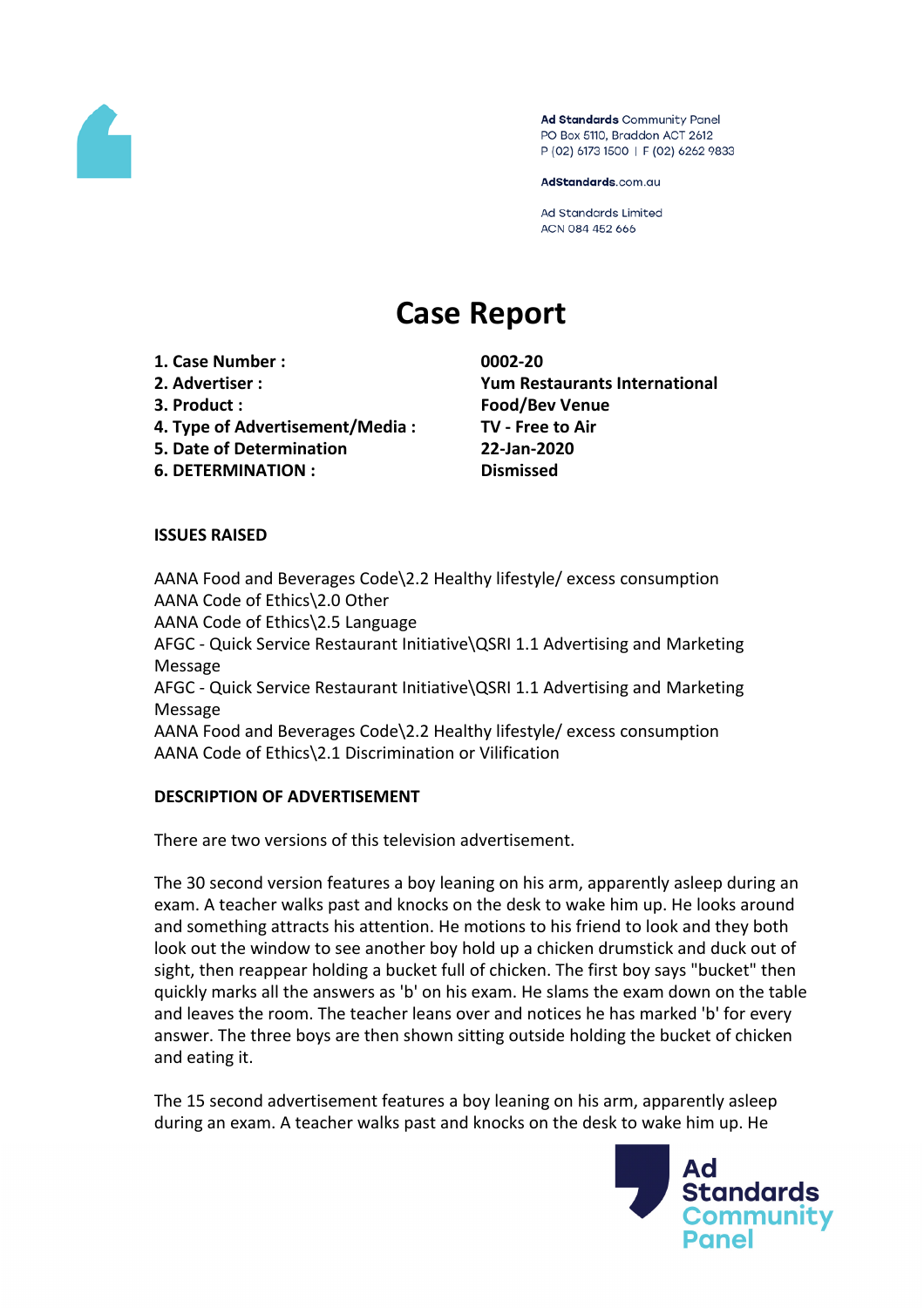

looks around and something attracts his attention. He motions to his friend to look and they both look out the window to see another boy with a bucket full of chicken eating a drumstick. The first boy says "bucket", he slams the exam down on the table and leaves the room followed by his friend. The three boys are then shown sitting outside holding the bucket of chicken and eating it.

# **THE COMPLAINT**

A sample of comments which the complainant/s made regarding this advertisement included the following:

*The ad encourages students to swear at their teachers, skip tests and get fat eating KFC. This is completely inappropriate.*

*Whilst i have an issue with advertising junk food to children, encouraging them to not try at school let alone to go and eat junk food is not the message I believe we should be sending to children. This is an inappropriate message.*

*This advertisement places value on fast food rather than the benefits of education and endeavour. It demeans teachers and exam processes that advance students. it encourages obesity and ill health.*

*This being advertised repeatedly during a major sporting event is discouraging youth from pursuing healthy and productive lifestyles.*

*The ad, shown multiple times throughout the cricket coverage, encourages fast food consumption over education. This is a disgrace. It promotes an unhealthy lifestyle and discourages young children who are watching from pursuing learning.*

*It clearly means to refer to "fuck it", given the students then get up and leave. This is highly inappropriate given the target audience and schools will now have to deal with no, I said "bucket". This is irresponsible marketing*

*I have two points about this advertisement ,*

*1. I feel that this is encouraging young people to not be concerned about exams, answer anything and then walk out to eat. This is not the type of behaviour we should be encouraging children - especially boys - to contemplate. Doing the WRONG thing should not be portrayed as a behaviour that is OK.* 

*2. Is the expectation that the three boys are going to eat an entire bucket of fried chicken ??? at up to 390 CALORIES per piece, this would quickly be overeating .*

*It is obvious that there is a 'play on words' and the student whilst saying "Bucket!" could be just as easily be saying "Fuck it!". It is the spoken word that is clearly suggested and very offensive to many people. The fact that it is in a classroom is even worse. This is contrary to Section 2.5 of the Standards 'Language' which states ...."The "f" and "c" words are generally not permitted.Non verbal representations of the "f" word are also not permitted. Words and acronyms that play on the 'f' word, e.g. WTF and LMFAO, but do not use the actual word are normally considered*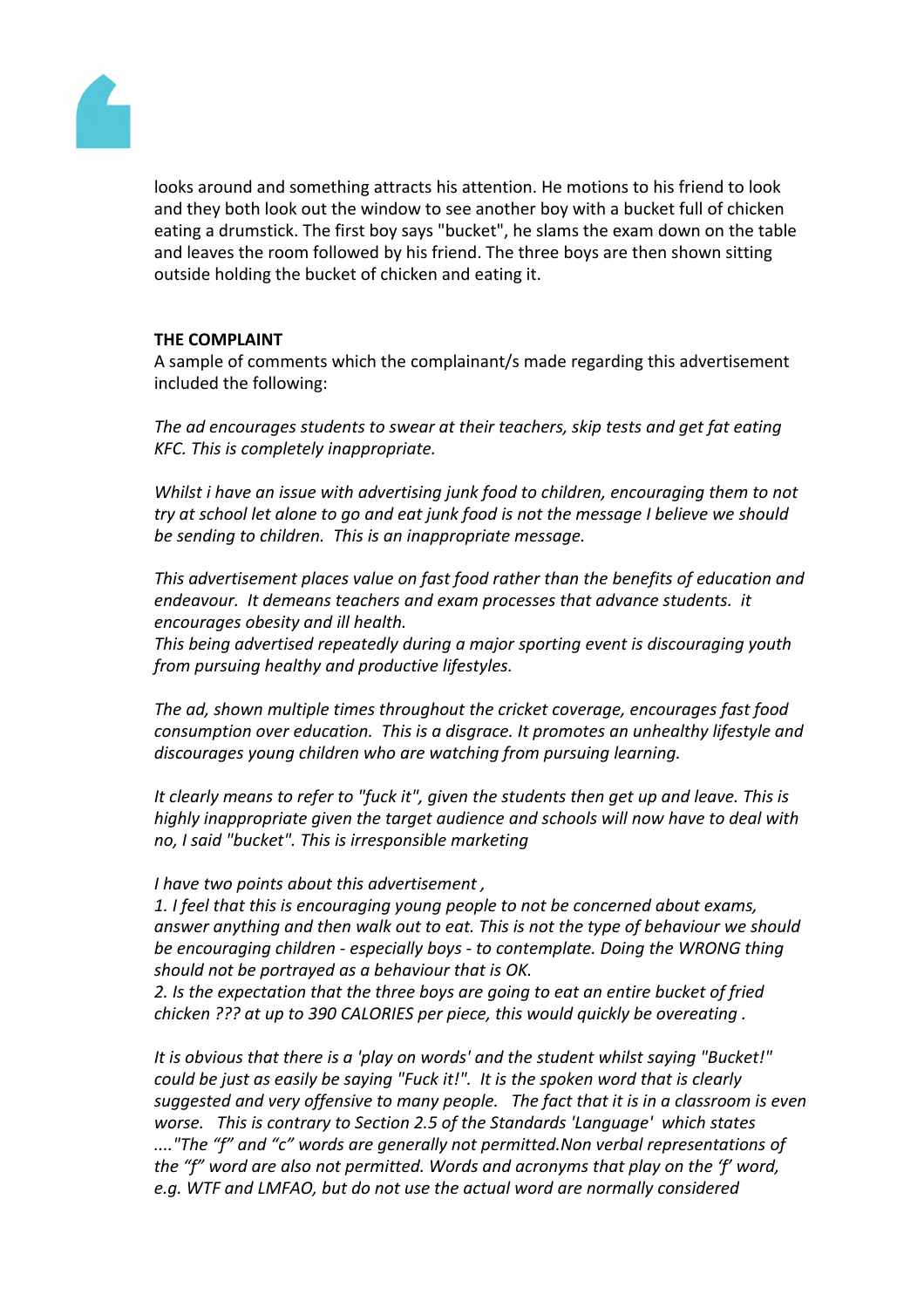

*acceptable if used in a light hearted and humorous way, are in subtitle rather than spoken word and are appropriate to the situation. "*

# **THE ADVERTISER'S RESPONSE**

Comments which the advertiser made in response to the complainant/s regarding this advertisement include the following:

*Description of Advertisement*

*The advertisement to which the Complainant refers to is a television advertisement for the KFC brand and a bucket of Kentucky Fried Chicken (Advert). The Advert is targeted at adults and will be advertised until 24 January 2020.*

*The Advert opens in a busy exam hall with a student looking bored and uninterested in his exam. The adjudicator gives his table a knock to keep him awake. Outside a friend grabs his attention by taunting him with some delicious Kentucky Fried Chicken.*

*Music starts to play a Hall & Oates song entitled "You Make My Dreams".*

*The student and his friend look at the chicken cravingly. Eventually the draw of the chicken proves too much and the student says "Bucket!" The student then hurriedly finishes his exam paper and leaves to eat chicken.*

*We finish with close ups of the student and his friends eating original recipe drumsticks and enjoying the chicken outside.*

*The complaints and relevant codes*

*The following concerns are cited in the complaints:*

- *• Section 1.1 of the Quick Service Restaurant Initiative for Responsible Advertising and Marketing to Children (QSRI);*
- *• Section 2.0, and section 2.5 of the Australian Association of National Advertisers Code of Ethics (Code of Ethics); and*
- *• Section 2.2 of the Australian Association of National Advertisers Food and Beverages Advertising and Marketing Code (Food Code).*

*Section 2.0 of the Code of Ethics: Social values*

*KFC is a brand that has been bringing happiness to tables around Australia for 50 years. We believe that a bucket of KFC chicken creates a moment of joy and release for many people. This TV ad highlights our iconic bucket as the symbol of this sentiment.*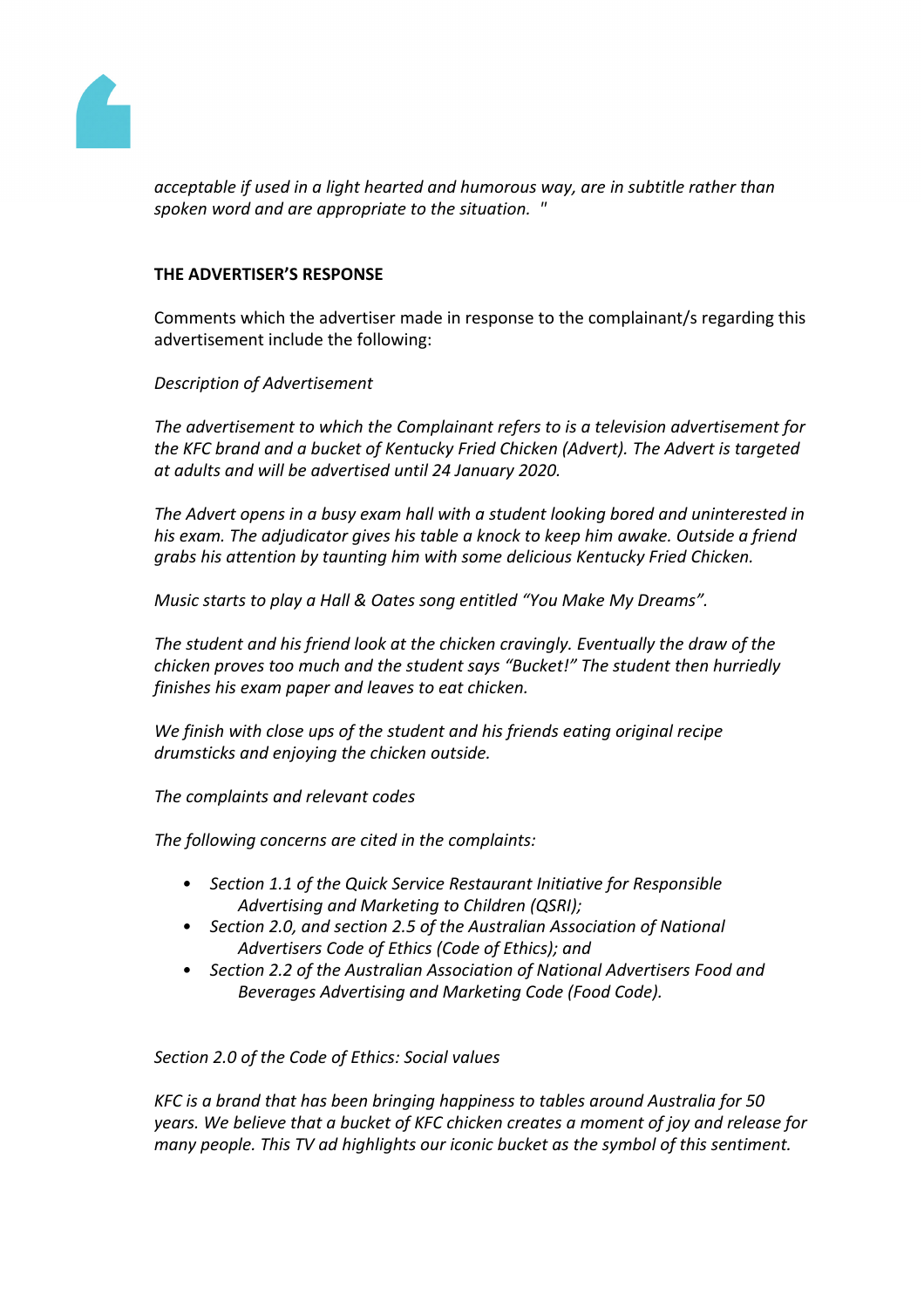

*The intention of the Advert is to highlight the act of eating Kentucky Fried Chicken with friends as a catalyst in making boring situations more fun. The bucket of chicken in the Advertisement is a treat used by consumers as a way of connecting with friends. The Advert is in no way intended to discourage or disparage the importance of examinations. KFC acknowledges and endeavours to comply with all prevailing community standards.*

# *Section 2.5 of the Code of Ethics: Inappropriate language*

*We note that a similar complaint in relation to the use of the word 'bucket' in a KFC TV advertisement was previously been dismissed by the Ad Standards Community Panel as set out in case number 0533/18.*

*When the student says 'bucket' it is clearly in reference to the bucket of chicken being held by his friend at the window. The exclamation in this advertisement is used in a way that most people would use the word and it is not directed at any particular person.*

*As such the Advert does not use inappropriate language and complies with section 2.5 of the Code of Ethics.*

### *Section 1.1 of the QSRI and Section 2.2 of the Food Code*

*KFC is committed to supporting responsible dietary choices for people of all ages. In this regard, KFC has taken a number of steps to improving the nutritional quality of its food, part of which has involved reducing salt content in KFC products and transitioning to the use of canola oil to cook KFC products in store. Customers can access nutritional information about KFC's products, in-store and on KFC's website at http://kfc.com.au/nutrition/index.asp. KFC views that its meal as depicted in the Advert has a place as a treat, which is used by friends sharing a moment of joy.*

*KFC does not condone or promote inactive lifestyles and nothing in the Advert suggests this.*

*The tone and messaging of the Advert depicts the friends favouring fun over formality and not about rejecting healthy food for unhealthy food. The student is shown outside sharing the bucket of chicken with his friends and the amount of chicken is suitable for the group of young men children and does not depict or encourage excess consumption.*

*Accordingly, the Advert does not breach the QSRI or Food Code.*

*Australian Association of National Advertisers Code of Ethics (Code of Ethics)*

*With respect to section 2 of the Code of Ethics, I note that the Advertisement:*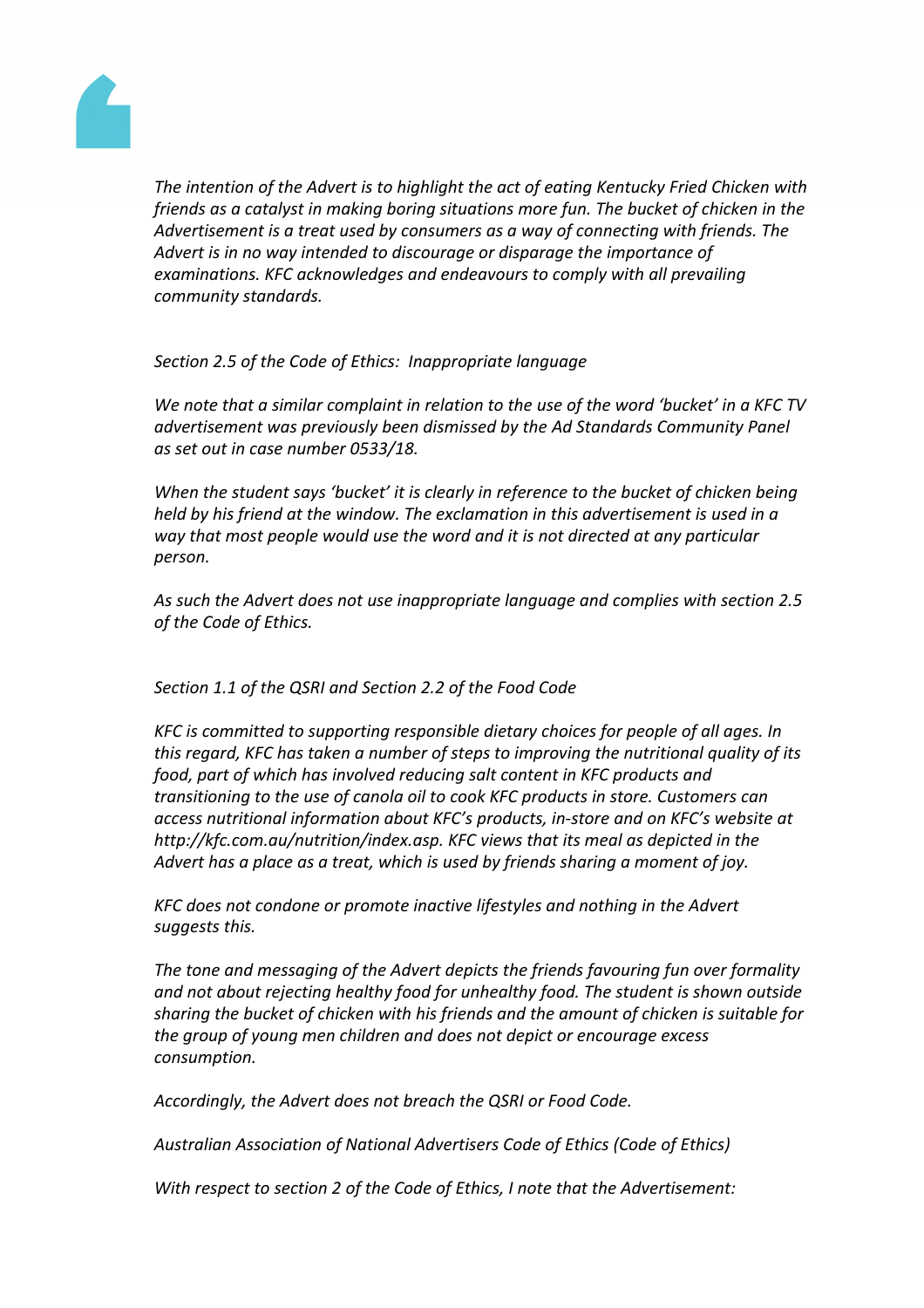

- *• does not discriminate or vilify any person or section of the community on account of race, ethnicity, nationality, gender, age, sexual preference, disability, mental illness or political belief (section 2.1);*
- *• does not employ sexual appeal in a way that is exploitative or degrading of any individual or group of people (section 2.2);*
- *• does not present or portray violence in any way (section 2.3);*
- *• does not depict or treat sex, sexuality and nudity in any way nor without sensitivity to the relevant audience (section 2.4);*
- *• does not depict any material contrary to Prevailing Community Standards on health and safety (section 2.6); and*
- *• the Advertisement is clearly distinguishable as an advert and uses KFC branding to that effect (section 2.7).*

*Therefore, for the reasons outlined above, KFC believes that the Advertisement complies with the relevant legislation and Code of Ethics.*

*We trust this addresses the Complainants' concerns.*

# **THE DETERMINATION**

The Ad Standards Community Panel (the Panel) considered whether this advertisement breaches the AANA Code for Advertising and Marketing Communications to Children (the Children's Code), the AANA Food and Beverages Advertising and Marketing Communications Code (the Food Code), the Australian Quick Service Restaurant Industry Initiative for Responsible Advertising and Marketing to Children (the QSRI) and the AANA Code of Ethics (the Code).

The Panel reviewed the advertisement and noted the advertiser's response.

The Panel noted the complainants' concerns that

- the advertisement was placed during the cricket and this ad is discouraging a healthy sporting lifestyle
- the advertisement promotes junk food to children and encouraging obesity and ill health
- The advertisement depicts three boys with a bucket of chicken which is excess consumption
- The advertisement patronises boys and suggest they are not good students
- The advertisement features the word 'bucket' said like 'fuck it' which is inappropriate language
- The advertisement undermines the value of education

The Panel noted that KFC is a signatory to the QSRI and determined that the provisions of the QSRI apply to this marketing communication.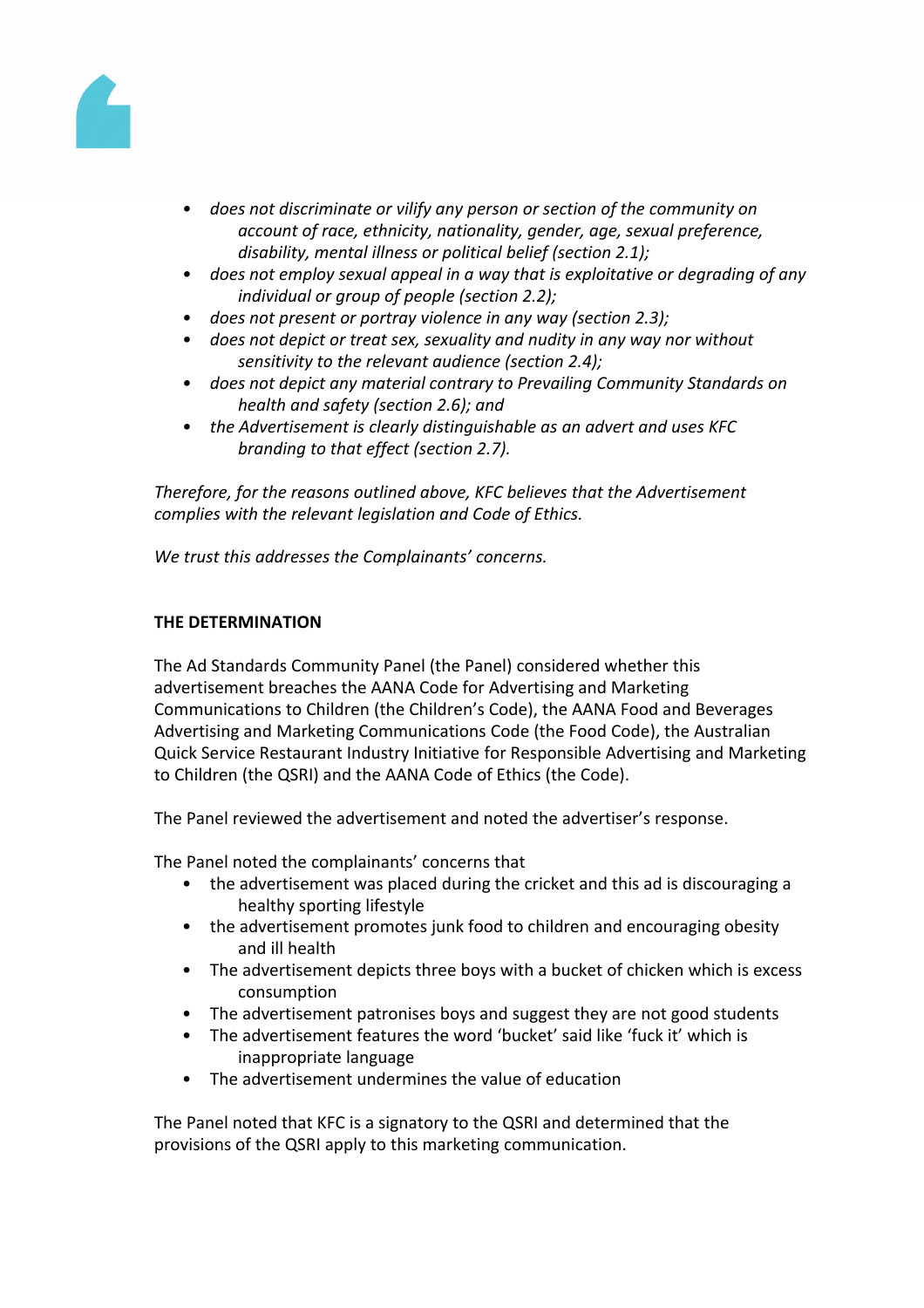

The Panel noted that the QSRI is designed to ensure that only food and beverages that represent healthier choices are promoted directly to children.

The Panel considered the definition of advertising or marketing communications to children within the QSRI. The definition states that 'Advertising or Marketing Communications which, having regard to the theme, visuals and language used, are directed primarily to Children and are for food and/or beverage products.' Under this initiative children means "persons under the age of 14 years of age."

The Panel noted that the QSRI captures Advertising and Marketing Communications to Children where:

1. …the theme, visuals and language used, are directed primarily to Children and are for food and/or beverage products;

2. Advertising or Marketing Communications that are placed in Medium that is directed primarily to Children (in relation to television this includes all C and P rated programs and other rated programs that are directed primarily to Children through their themes, visuals and language); and/or

3. Where Children represent 35 per cent or more of the audience of the Medium.

The Panel considered the definition of Medium in advertising or marketing communications to children within the QSRI which includes "television, radio, newspaper, magazines, outdoor billboards and posters, emails, interactive games, cinema and internet sites." The Panel considered that this advertisement is covered by this definition.

The Panel considered the spot list for the advertisement. The Panel determined that the advertisement did not meet points 2 or 3 of the QSRI in that it was not broadcast in a Medium that is directed primarily to Children or where Children represent 35 per cent or more of the audience of the Medium.

The Panel noted that with regards to point 1 the Panel must consider whether the communication activity is directed primarily to Children – regardless of its placement.

The Panel noted that the dictionary definition of "primarily" is "in the first place" and that to be within the QSRI the Panel must find that the advertisement is clearly aimed in the first instance at Children under 14 and that it must have regard to the 'theme, visuals and language' used in determining this issue.

The Panel then noted the visuals of the advertisement which shows students in a school exam setting. The Panel considered the characters in the advertisement were around 17 years old, and considered that this is a situation and a demographic which older children under the age of 14 would find attractive.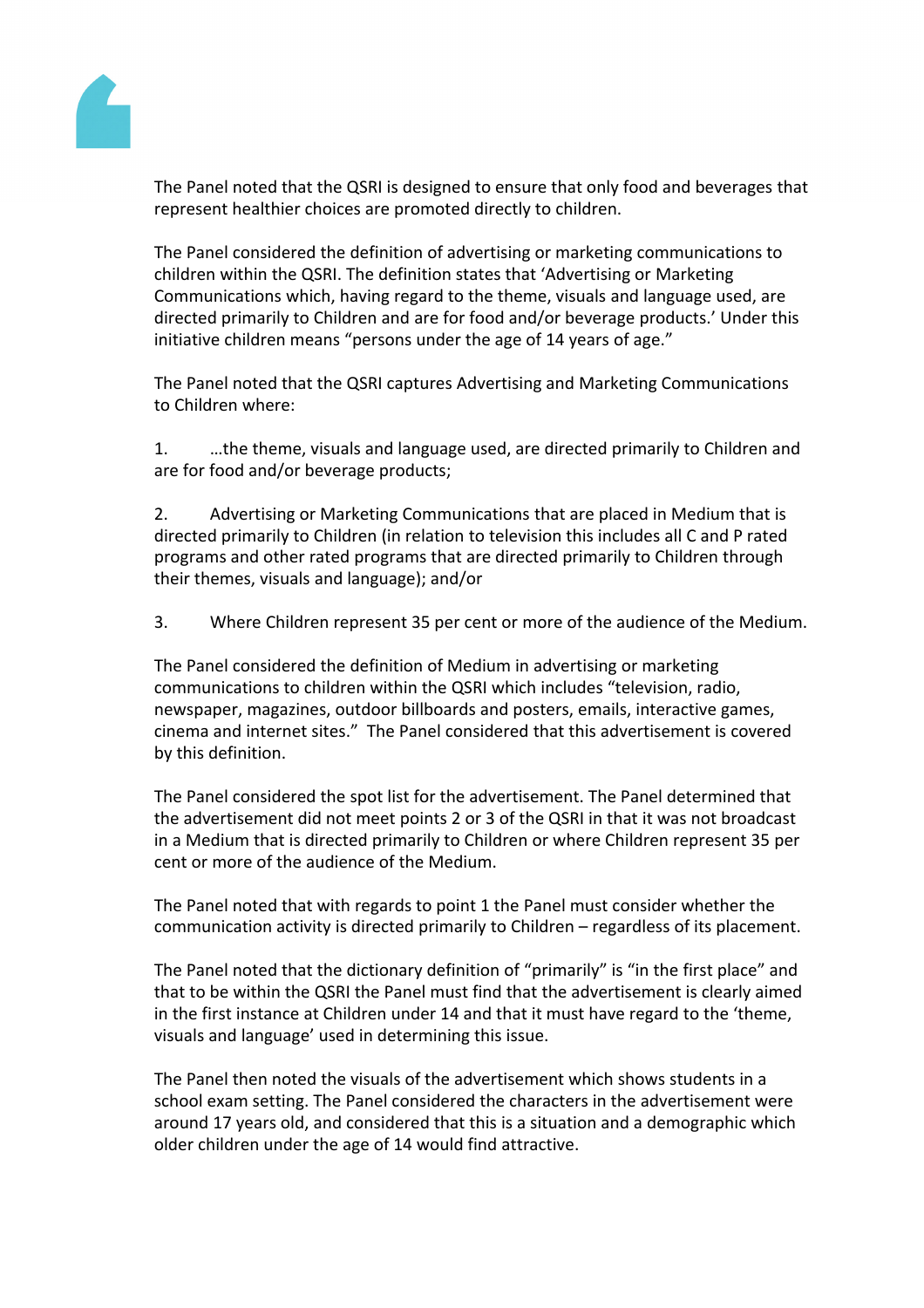

The Panel noted the language in the advertisement featured the main character saying 'bucket' and the Hall & Oates song entitled "You Make My Dreams". The Panel considered that this song was released in 1980 and would not be primarily of interest to children under 14, rather would hold nostalgic value for people over 50. The Panel considered the word 'bucket' would be primarily of interest to a broad audience, and not directed primarily to children under 14.

The Panel noted the theme of the advertisement was leaving a hard exam early to enjoy KFC with friends. The Panel considered that this is a theme that would be attractive to older children and teenagers, especially those in years 10 and 12 who had recently completed exams. The Panel considered that the theme of the advertisement was directed primarily to teenagers, and was not directed primarily towards children under 14.

In this instance the Panel considered that the theme, visuals and language of the advertisement were equally attractive to adults, teenagers and children and was not directed primarily to Children under 14.

Based on the requirements outlined in the QSRI the Panel considered that as the advertisement was not directed primarily to Children, did not appear in a medium directed primarily to Children and did not appear in a medium which attracts an audience share of more than 35% of Children, the QRSI does not apply in this instance.

The Panel then considered whether the advertisement complied with the requirements of the AANA Code for Advertising and Marketing Communications to Children (The Children's Code).

To fall within this Code, or Part 3 of the AANA Food and Beverages Advertising and Marketing Communications Code (The Food Code), "Advertising or Marketing Communications to Children means Advertising or Marketing Communications which, having regard to the theme, visuals and language used, are directed primarily to Children and are for Product".

For the reasons outlined above, the Panel considered that the advertisement is not directed primarily to Children.

The Panel determined that as this advertisement is not directed primarily to Children, the Children's Code and Parts 3 and 4 of the Food Code do not apply.

The Panel then considered whether the advertisement complied with all relevant provisions of the Food Code.

The Panel then considered section 2.2 which states: "the advertising or marketing communication…shall not undermine the importance of healthy or active lifestyles nor the promotion of healthy balanced diets, or encourage what would reasonably be considered excess consumption through the representation of product/s or portion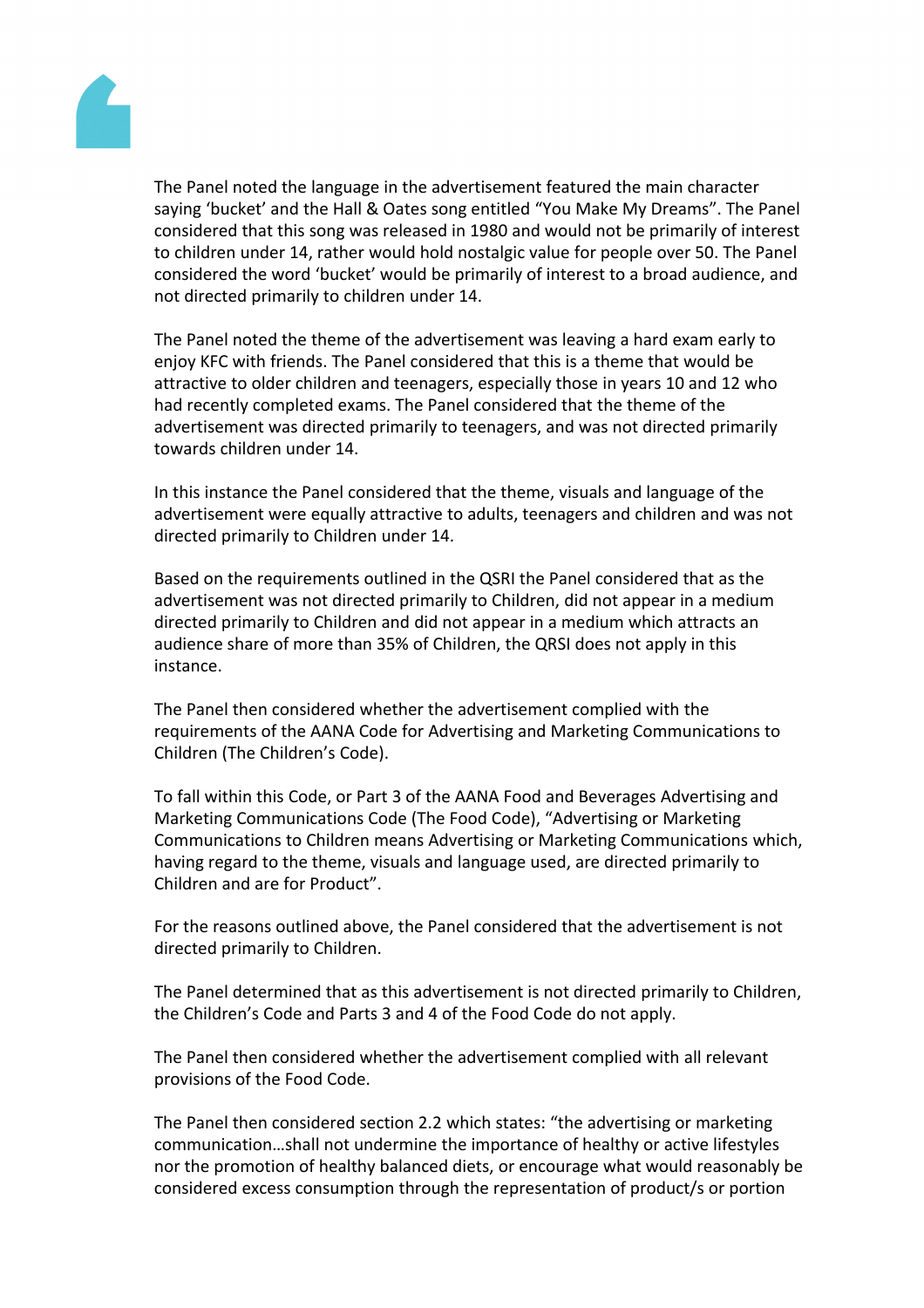

sizes disproportionate to the setting/s portrayed or by means otherwise regarded as contrary to prevailing community standards."

The Panel noted the complainant's concern that the advertisement:

- was placed during the cricket and this ad is discouraging a healthy sporting lifestyle
- promotes junk food to children and encouraging obesity and ill health
- depicts three boys with a bucket of chicken which is excess consumption.

The Panel noted the advertiser response that the amount of chicken is suitable for the group of teenage boys and does not depict or encourage excess consumption. The Panel further noted the advertiser's response that the meal shown is a treat and that the advertisement does not condone or promote inactive lifestyles.

The Panel noted that the advertised product is fried chicken. The Panel considered that, consistent with previous decisions (0176-18, 0132-17), promotion of a product which may have a particular nutritional composition is not, per se, undermining the importance of a healthy or active lifestyle.

The Panel noted that the advertisement has no messaging around frequency of consumption.

The Panel noted the practice note for excess consumption states, "In testing whether an advertising or marketing communication encourages excess consumption through representation of products or portion sizes disproportionate to the setting portrayed, or by any other means contrary to prevailing community standards, the Community Panel will consider whether members of the community in the target audience would most likely take a message condoning excess consumption."

The Panel considered that the target audience for this advertisement was people watching the cricket, and students. The Panel considered whether this target audience would consider a bucket of chicken shared between three teenage boys to be encouraging excess consumption.

The Panel considered that buckets of chicken are quite often shared between friends. The Panel considered the chicken is used as an example of the products available, but does not show the boys consuming the entire bucket. The Panel further noted the advertisement does not explicitly state how many pieces of chicken are in the bucket. The Panel considered that the members of the target audience would not consider three teenage boys sharing a bucket of chicken to be excess consumption.

The Panel determined that the advertisement is not encouraging excess consumption of the product. The Panel determined that the advertisement did not breach Section 2.2 of the Food Code.

The Panel then considered the advertisement under the AANA Code of Ethics.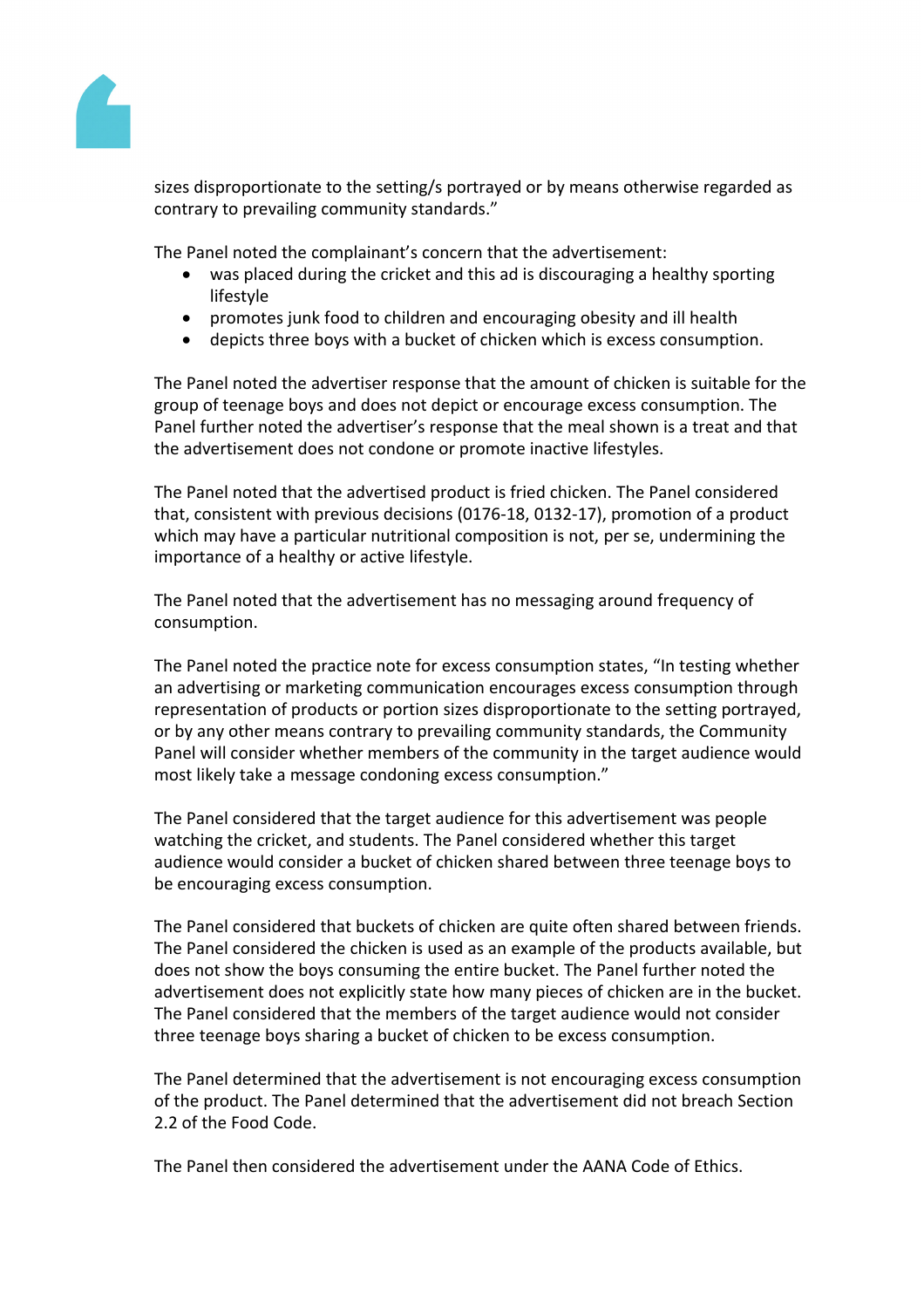

The Panel considered whether the advertisement complied with Section 2.1 of the Code which requires that 'advertisements shall not portray or depict material in a way which discriminates against or vilifies a person or section of the community on account of race, ethnicity, nationality, gender, age, sexual preference, religion, disability, mental illness or political belief.'

The Panel noted the Practice Note to Section 2.1 provides the following definitions:

"Discrimination – unfair or less favourable treatment.

Vilification – humiliates, intimidates, incites hatred, contempt or ridicule."

The Panel noted the complainants' concern that the advertisement patronises boys and suggest they are not good students.

The Panel considered that the boys in the advertisement are not representative of all males, and that there are many other male students shown staying and completing their exam.

The Panel considered that the advertisement does not show the boys to receive unfair or less favourable treatment because of their gender, and it does not humiliate, intimidated or incite hatred contempt or ridicule of the boys.

The Panel considered that the advertisement did not portray or depict material in a way which discriminates against or vilifies a person or section of the community on account of gender and determined that the advertisement did not breach Section 2.1 of the Code.

The Panel then considered whether the advertisement was in breach of Section 2.5 of the Code. Section 2.5 of the Code states: "Advertising or Marketing Communications shall only use language which is appropriate in the circumstances (including appropriate for the relevant audience and medium). Strong or obscene language shall be avoided".

The Panel noted the complainants' concern that the advertisement featured the word 'bucket' which sounds like 'fuck it'.

The Panel noted that it had previously considered the word 'bucket' in case 0540-18 in which:

"The Panel considered that 'bucket' is not a word which would be considered inappropriate by most members of the community. The Panel considered there is no indication in the advertisement that the boy is alluding to saying 'fuck it' rather that the word 'bucket' is used in the context of being given a bucket of chicken and this wording is appropriate in the circumstances."